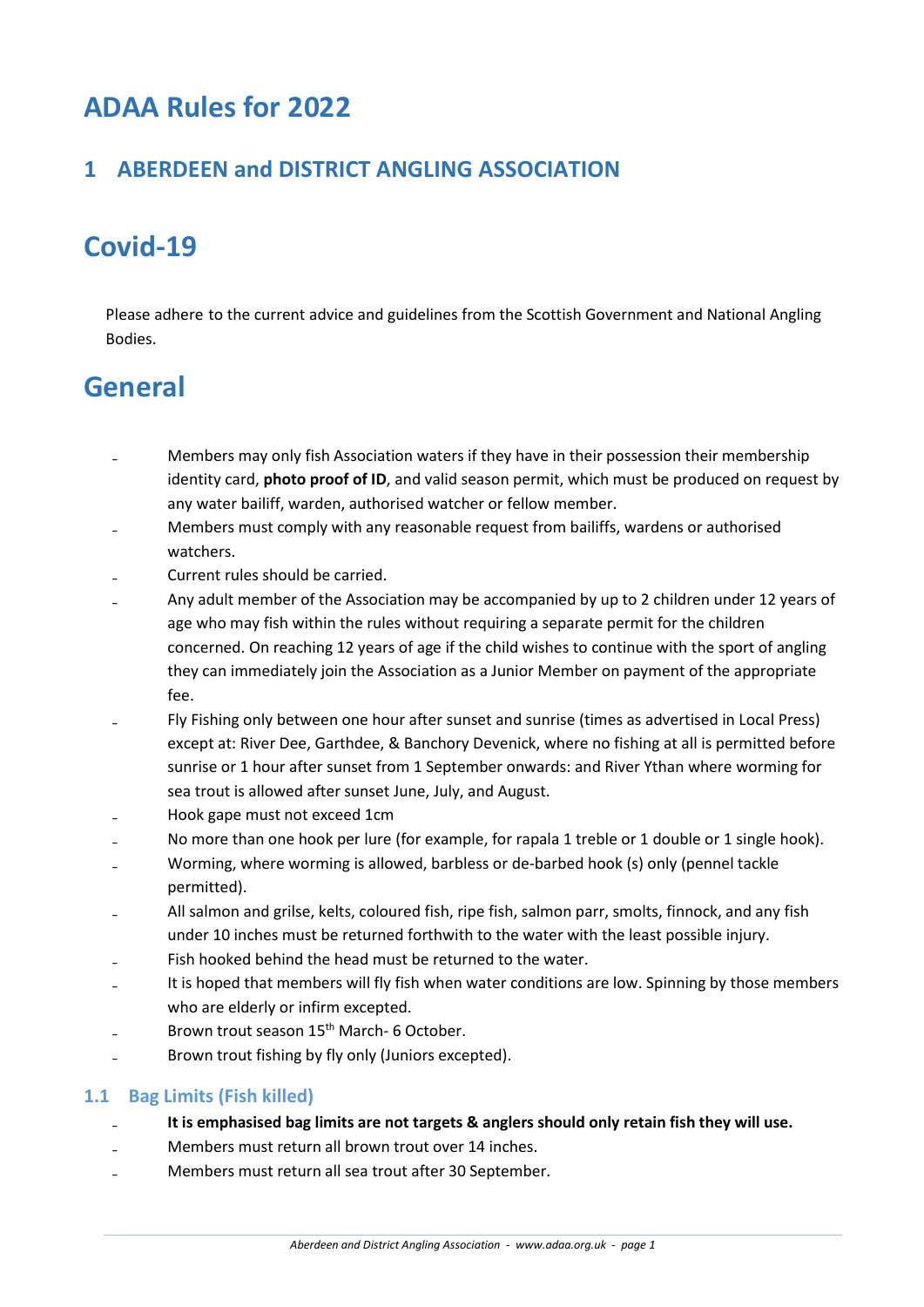The annual bag limit for Sea Trout shall be an overall total of not more than 3 fish across all Association waters, no more than 1 from the Dee/Feugh, 1 from the Ythan, and 1 from the Don. It is however recommended that all are returned subject to evidence that stocks are replenishing.

- The annual bag limit for Brown Trout shall be an overall total of not more than 6 across all Association waters.
- ₋ The daily bag limit will be an overall total of 6 fish. This figure may include not more than 2 Sea Trout, 2 Brown Trout and 2 Rainbow Trout.
- ₋ A weekly limit of 4 fish also applies at the Loch of Loirston.

# **1.2 The following are not permitted**

- Fixed rod or set line, boat fishing (except where permitted), ground bait, live or dead natural minnow, prawn, shrimp, maggot, sniggering, bubble floats (except at loch), shooting, gaffs, tailers, knotted nets, trailing/flying hooks (for example, Snake flies).
- Sunday fishing except where permitted for brown and rainbow trout. It is illegal in Scotland to fish for salmon and sea trout on a Sunday.

#### **1.3 Closure of waters**

₋ On competition days the beat on which a competition is being held will be closed from 00.01hrs until after the finishing time of the competition except to competitors during competition.

#### **1.4 Etiquette/Behaviour**

- Members with dogs must keep them under strict control and will be personally liable for any damage caused by their dog.
- Use only permitted parking places and access roads. Do not park on access roads. Park with consideration. Do not cross fields. Close gates behind you.
- When river fishing anglers must keep moving a full 3ft step per cast irrespective of method of fishing. This rule does not apply at the Machar Pool.
- Please be mindful of anglers on the opposite bank.
- ₋ **No angler casting upstream to interfere with anglers fishing downstream. Neither salmon nor trout anglers have precedence.**
- ₋ **Anglers must behave in a sportsman-like and gentlemanly manner at all times. Always act in a considerate manner to fellow anglers: -e.g. wading too deeply may affect others' fishing enjoyment.**
- ₋ **Anglers should only retain fish they will use.**

#### **1.5 Litter**

No litter discarded line or tape to be left on the banks or surrounding areas. Please take your litter home.

#### **1.6 Return of catches**

Notification of catch information is obligatory on all members and should take place within 48 hours of all catches being made. It is important that all members adhere to the catch reporting rule. This must be done by the online catch return system via the ADAA website. It will be a disciplinary offence not to do so.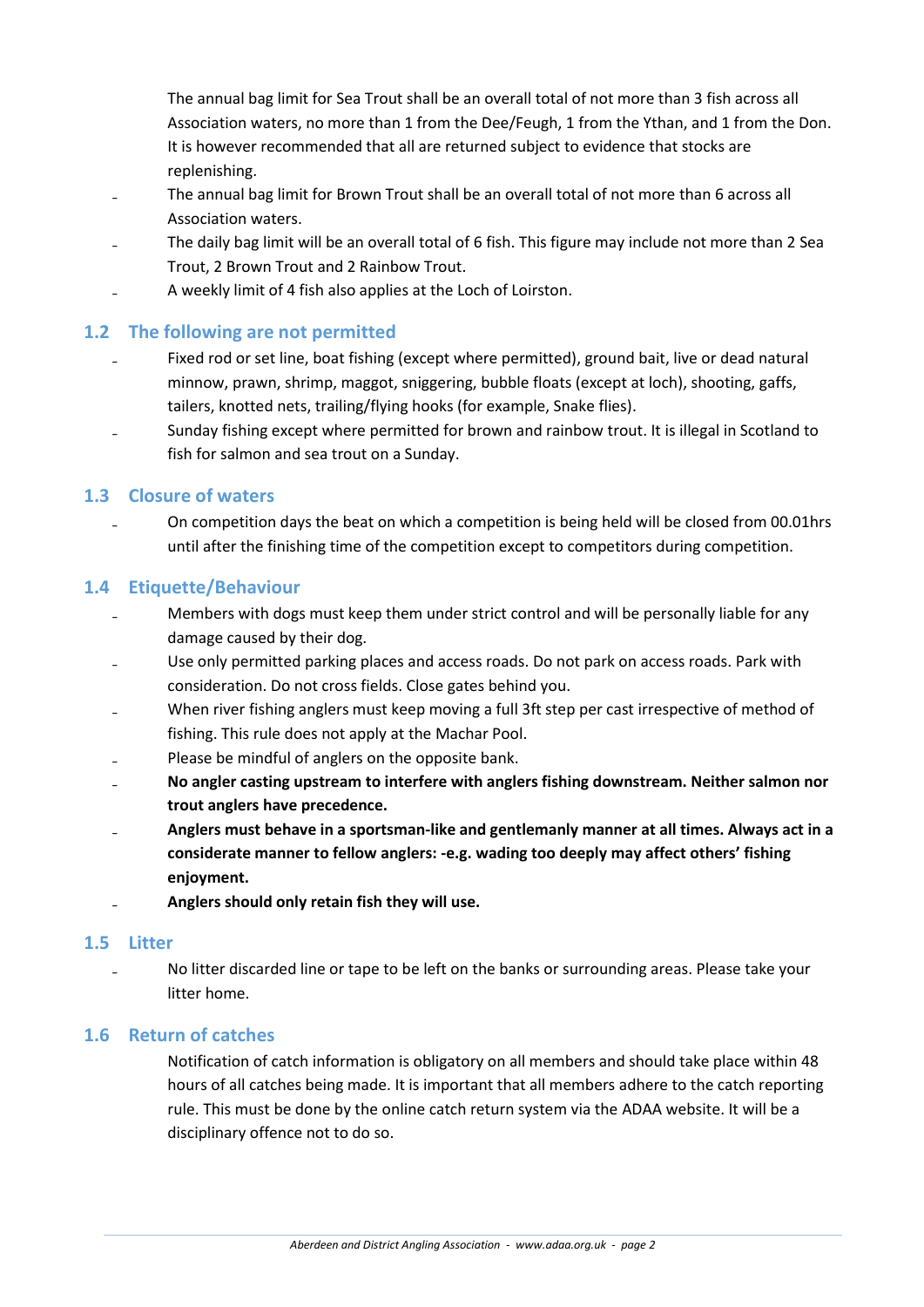- You are required to enter the species, the river/beat you fished, the method you fished (that is, fly, worm, or spin) and the weight to the nearest pound (rounded up to the nearest number, for example, a 10 inch brown trout would be 1).
- There is no requirement to report kelts or any fish under the catch size limit.

# **1.7 Salmon Fishing Effort**

When fishing for salmon and grilse on Association waters, even just for an hour or so, you must record if you have not caught anything. The existing catch return system is to be used to do this. You are required to enter the species (enter Blanked, Salmon Wild) the river/beat you fished without success, the method you fished (that is, fly, worm, or spin) and the weight as 0 (zero).

#### **1.8 Sale of fish**

It is illegal in Scotland to sell rod caught Salmon or Sea Trout. No fish caught on Association waters can be sold. Any member in breach of this rule will be expelled from membership.

# **1.9 Discipline**

₋ Disciplinary action, which may result in expulsion, will be taken against any member breaching the rules.

#### **1.10 General**

- If predators are in evidence notify the Secretary.
- ₋ All complaints suggested improvements etc by members should be put in writing to the Secretary.
- Details of any additional fishings which may become available during the season will be notified on the ADAA Website www.adaa.org.uk
- ₋ The combination lock code for various locations is 1411.
- All non- native fish caught in Association rivers, for example, pink salmon, must be retained and eported asap to the relevant River Board, telephone number 01467 642121 (for all rivers).

# **1.11 Booking arrangements and conditions**

- All bookings are online.
- Just click on the adaa shop link and navigate to booking from there: http://www.adaasales.co.uk/welcome.asp
- You need to click on a date and you will see the rods available. Click on the rod and enter your email address, surname, and pin number (membership number as per your ID card) to book.
- The system requires your surname, pin number (membership number as per your ID card), and a valid email address as an email will automatically be sent with details of any booking made, i.e., this is your permit that must be produced upon request
- For any member who has not already advised us of their email address, if they advise a valid email address, the system will harvest that address for the Associations records and future reference.
- ₋ Booking conditions:
- Members must fish a pre-booked session before they may pre-book another session for the same beat.
- ₋ If you unable to fish a pre-booked session please go online to cancel the booking to give other members the opportunity to book the session.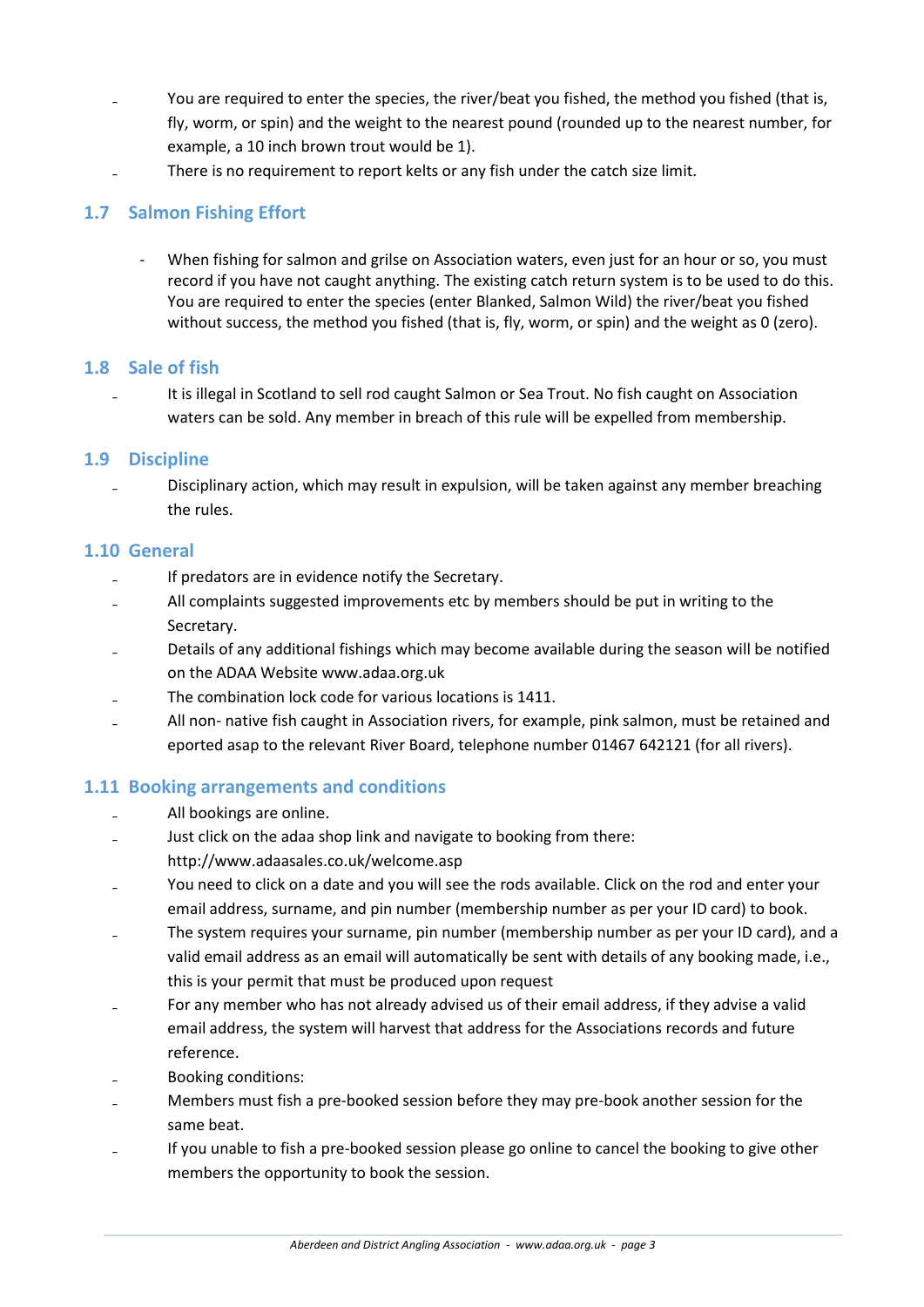₋ If you finish a session early please go online to cancel the booking to give other members the opportunity to book the remainder of the session. No sharing of the session. Only the member who booked it can fish it.

# **FISHINGS**

# **2 RIVER DEE**

- Season 1st February 15th October for Salmon and Sea trout.
- ₋ No worming at any time
- ₋ Fly only during October

# **2.1 Pots and Fords**

From Ruthrieston burn downstream to 110yds. above Wellington Suspension Bridge. Both banks.

Permit required. Limited to 10 per day. (permits available online at the ADAA shop or from Somers).

#### **2.2 Garthdee**

- North bank from metal fence 200yds above the Bridge of Dee upstream for 1320yds to a fence at RGU.
- Between 1 July & 30 September spinning is allowed downstream of the Pump House Pool only when the river is above the spinning mark.

### **2.3 Banchory Devenick**

- South bank from a point 60yds downstream of the East-most pump house upstream to a point 100yds West of Banchory Devenick Church, South Deeside Road.
- North bank from a point 500yds above the uppermost boundary of ADAA Garthdee fishings to a point 440yds further upstream.
- Car parking: for South bank Lay-by at Leggart Terrace opposite the pump house; Waterside Farm car park; the roadside verge west of Banchory Devenick Church.

# **2.4 Garthdee & Banchory Devenick**

- No fishing before sunrise or 1 hour after sunset from 1 September onwards, the times as given in the local press.
- Anglers must commence fishing upstream of any other anglers on a pool and fish progressively downstream. An angler landing a salmon must recommence fishing upstream of any other anglers fishing the pool and take his turn if others are waiting.
- An angler must move downstream at least 3ft per cast irrespective of method of fishing.
- ₋ No wading beyond the centre of the river.
- ₋ No upstream spinning.
- ₋ Maximum weight of lure plus weights not to exceed 25gms.

#### **2.4.1 Definition of The Pump House Pool**

Between markers A and B as per maps.

#### **2.4.2 Additional rules for the Pump House Pool**

₋ Fly fishing only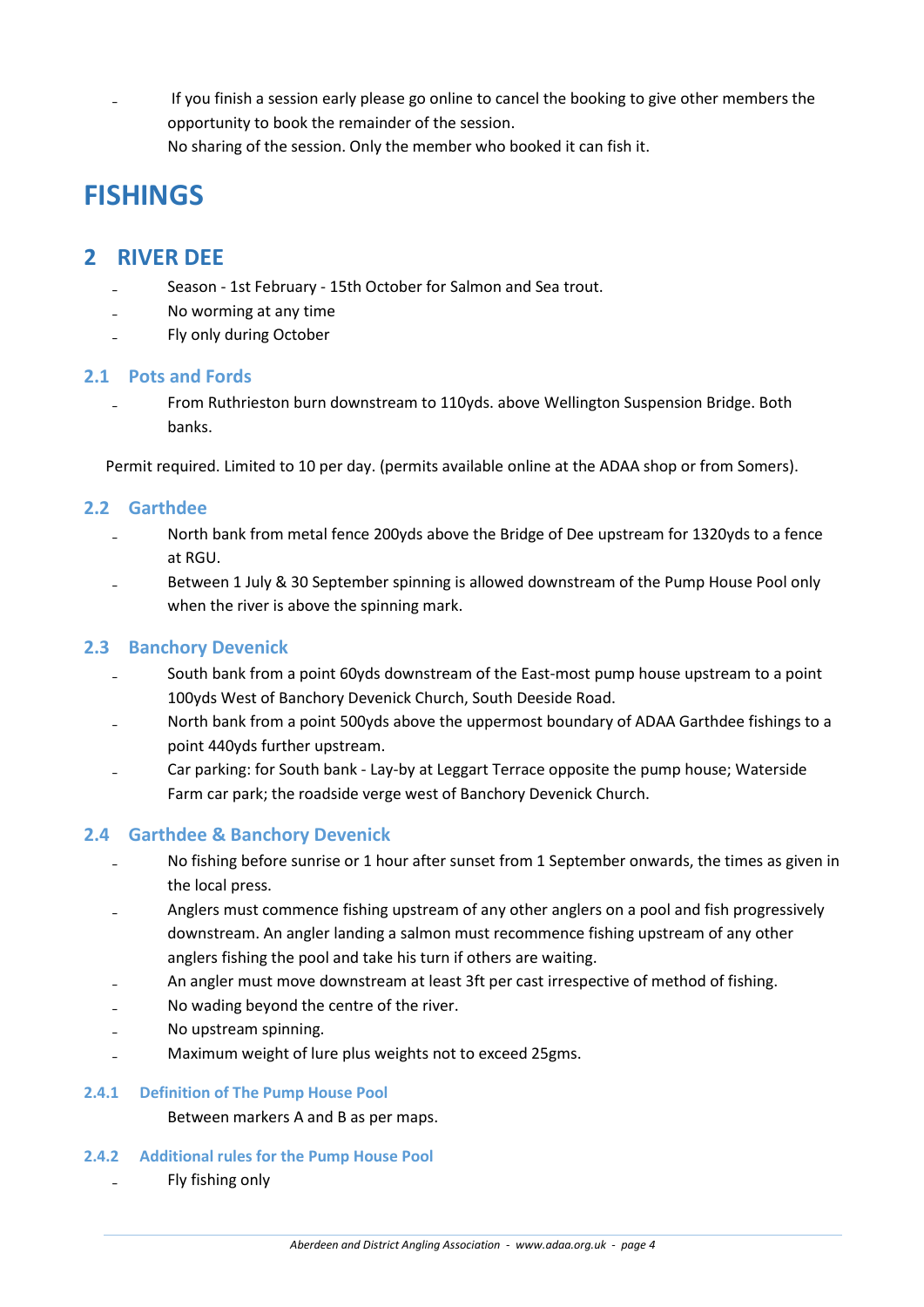- Low level fly fishing only, with a floating line (permissible poly leader tips: floating, hover, & intermediate only), maximum fly size 10, no weighted flies (e.g. Brass/copper/aluminium tubes, metal cone heads & beads)
- ₋ No wading across from the North to the South bank or vice versa. It may be necessary at times of extremely low water levels to reduce angling effort at the Pump House Pool and downstream.

#### **2.4.3 Garthdee side**

₋ 3 rods only- no booking required.

#### **2.4.4 Banchory Devenick side**

#### 3 rods only

- From 1<sup>st</sup> June onwards booking is required
- ₋ Booking arrangements and conditions- please see general rules
- Session times are from 7am to 12noon, 12 noon to 5pm and 5pm to sunset (one hour after sunset from 1st September onwards).
- ₋ No pre-booking is required for night fishing, sunset to 7am.

# **2.5 Culter**

- From Maryculter Bridge upstream for 1.7 kms.
- Parking arrangements- see adaa website: <https://www.adaa.org.uk/river-dee-culter>
- No double parking on the single-track private road at the back of the Old Mill Inn, members must use the parking provided.
- No driving beyond the parking point on the right-hand side on the single-track private road about 200 yards along the Old Mill Inn back road. (sign posted)
- No walking through people's gardens. Please use the paths provided by the land owners
- ₋ Avoid back gardens, please use walk ways provided:
- From the upstream side (hotel) of the south bank walking down river you will come to a stile which you can walk over, then look for the yellow stakes in the ground of the garden and follow them to the right after the stile, walk up the side of the garden following the markers in the ground which has the hedge on your left until you come to a hole in the hedge and again marked with markers showing the route, take hole in the hedge which then takes you on to the drive and follow the yellow markers till out of the drive and follow the yellow markers on the fence of the field to your right hand side until you are past the end of the markers and allowed to fish again.
- From south side walking upstream on the river:
	- Parking at place provided and signposted by the ADAA, walk up river until you see a sign on your right that shows you last 20yrds of fishing before house. Keep following the yellow tape on the fence to the field on your left until you get to the entrance of the house at the end of the road. Walk up the drive until you see the yellow marker taking you through the hole in the hedge (big Gap in hedge), once through the hedge follow the yellow markers and hedge on your right until you see the river then turn left at the bottom and leave the garden over the stile.
- No standing on the Culter bridge concrete base on both sides of the banks
- No dogs allowed.
- ₋ 1 February to 30 June, Mondays only, 3 Rods only, 2 south bank, 1 north bank.
- ₋ 1 July to 15 October, Mondays only, 2 Rods only, 1 south bank, 1 north bank.
- No more than one angler in one pool at any given time on each bank.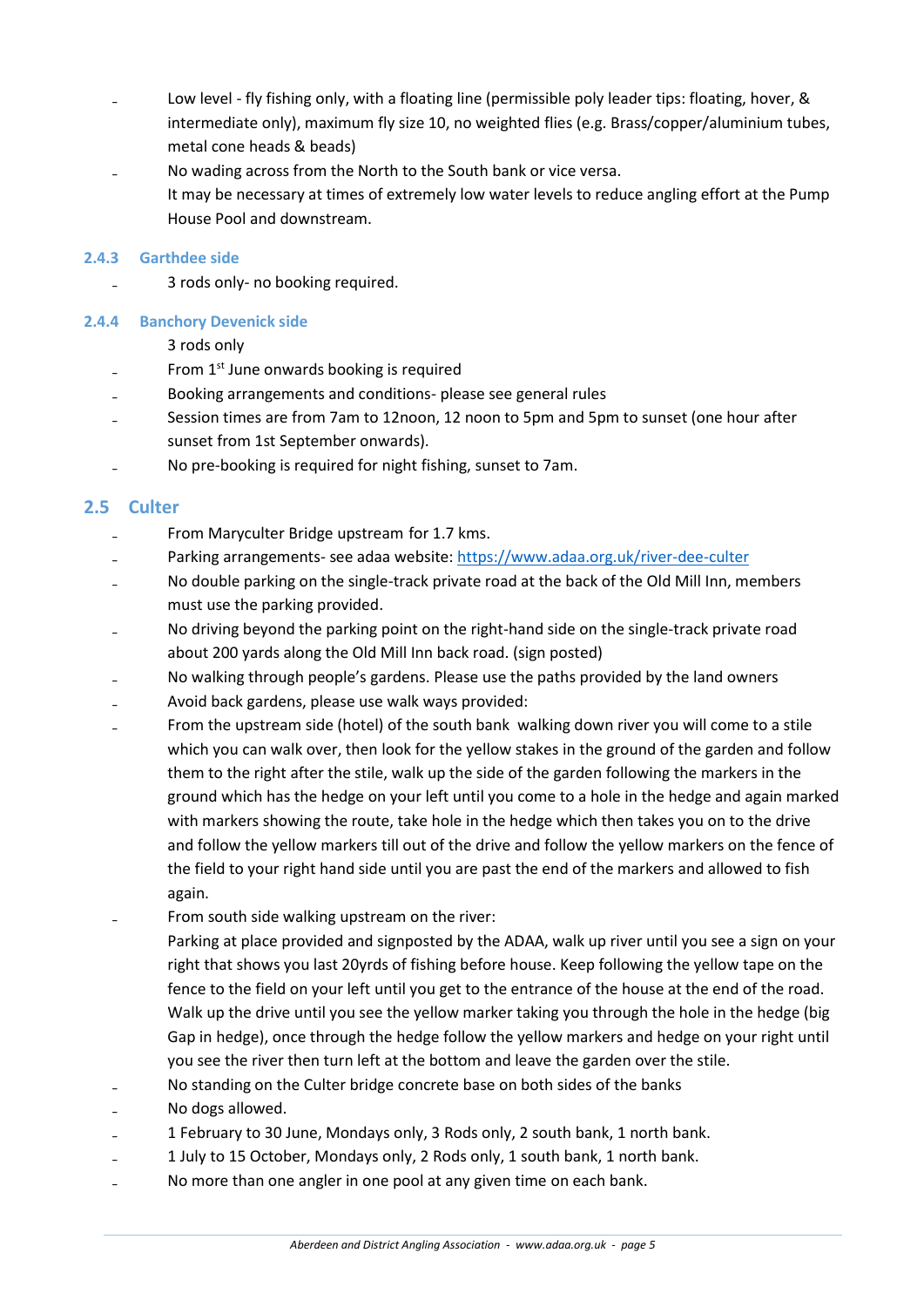- Peters Pot Pool, only two rods allowed. One from north bank and one from south bank.
- Fly only during October.
- Fly fishing only on the top half of the beat, spinning will start at the downstream end of the island
- If spinning no more than one treble hook is allowed.
- Booking arrangements and conditions- please see general rules
- Session times are:
- ₋ February, March, April, October
- ₋ Morning session 12am to 12pm
- ₋ Afternoon session 12pm to 12am
- ₋ May, June, July, August, September
- ₋ Morning session 12am to 12pm
- ₋ Afternoon session 12pm to 5pm
- ₋ Evening session 5pm to 12am

#### **2.6 Ardoe and Murtle**

- See map for beat limits
- ₋ Fly only during October
- ₋ 1 February to 30 June, Mondays only, 3 Rods only, 2 Ardoe, 1 Murtle.
- ₋ 1 July to 15 October, Mondays only, 2 Rods only, 1 Ardoe, 1 Murtle. Booking arrangements and conditions- please see general rules
- Session times are:
- ₋ February, March, April, October
- ₋ Morning session 12am to 12pm
- ₋ Afternoon session 12pm to 12am
- ₋ May, June, July, August, September
- ₋ Morning session 12am to 12pm
- ₋ Afternoon session 12pm to 5pm
- ₋ Evening session 5pm to 12am

#### **2.7 Kingcausie**

- See map for beat limits and parking arrangements.
- Spinning allowed between 1 February and 15 April and 1 August to 30 September. It is recommended that fly fishing should always be given a fair try in preference to spinning.
	- 4 Rods only, south or north side.
- Session times are:
- ₋ February, March, April, October
- ₋ Morning session 12am to 12pm
- ₋ Afternoon session 12pm to 12am
- ₋ May, June, July, August, September
- ₋ Morning session 12am to 12pm
- ₋ Afternoon session 12pm to 5pm
	- ₋ Evening session 5pm to 12am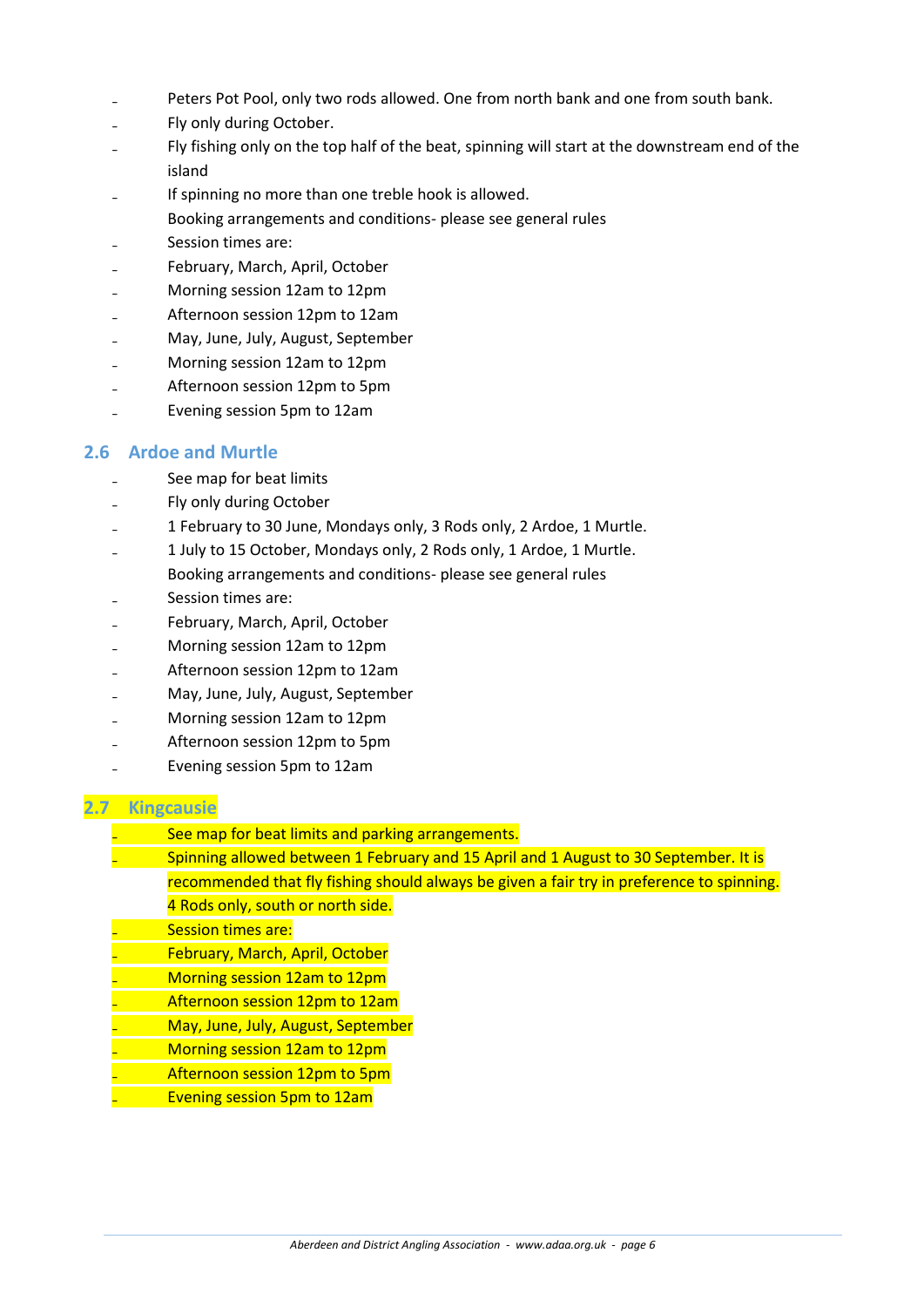### **2.8 RIVER FEUGH**

- Season 1st March 15th October for Salmon and Sea trout.
- ₋ Fly only during October
- ₋ North Bank from marker beside roadside opposite Feughside Inn to marker 2980 yds downstream.

#### **2.9 RIVER YTHAN**

- Season 11th February 31st October for Salmon and Sea trout.
	- Worming for sea trout is allowed after sunset June, July, and August.

#### **2.10 Machar pool**

- ₋ From Logie Buchan Bridge downstream to the Machar Ford. Both banks.
- Worming confined to upriver on North and South banks from marker.
- ₋ Kayaking allowed confined to upriver on North and South banks from marker.

#### **2.11 Ardlethen**

- North (left) Bank: From the mouth of the Ebrie Burn, adjacent to the Ebrie bridge on the B9005, upstream 2750 yards to a point 200 yards below the Ythan Auchedly bridge, on the B9005 at Ythanbank. (Drumwhindle Road end car park-combination lock code 1411).
- South (right) Bank: From the mouth of the Bronie Burn, 135 yards below the Ardlethen Bridge on the Ellon - Tarves road, upstream 3300 yards to the mouth of the Braik's Burn, 250 yards above Waterside Croft.
- At the bottom of the beat, do not park east of the bridge on the south verge, or west of the bridge on the north verge.

#### **2.12 Methlick**

- ₋ From approx. 480yds above Methlick Road Bridge upstream for 3800 yds to edge of Badiebath Wood. North bank only.
- ₋ No dogs allowed at any time.

#### **2.13 Schivas**

Tangland to Ythanbank. North bank only.

# **3 RIVER DON**

- Season 11th. Feb 31st. October for salmon and Sea trout.
- Fly fishing for Brown trout permitted on Sundays, except for Lower Parkhill, North bank.
- No worming before 1st May.

#### **3.1 Nether Don (Seaton)**

- ₋ Both banks from Coffin Stone (below island) downstream to river mouth.
- ₋ No parking on private road to Kettock's Mill.

#### **3.2 Lower Parkhill**

- North bank from Parkhill Road Bridge downstream to the marker post. Strictly no dogs allowed.
- Access from Parkhill Road Bridge only to north bank fishings.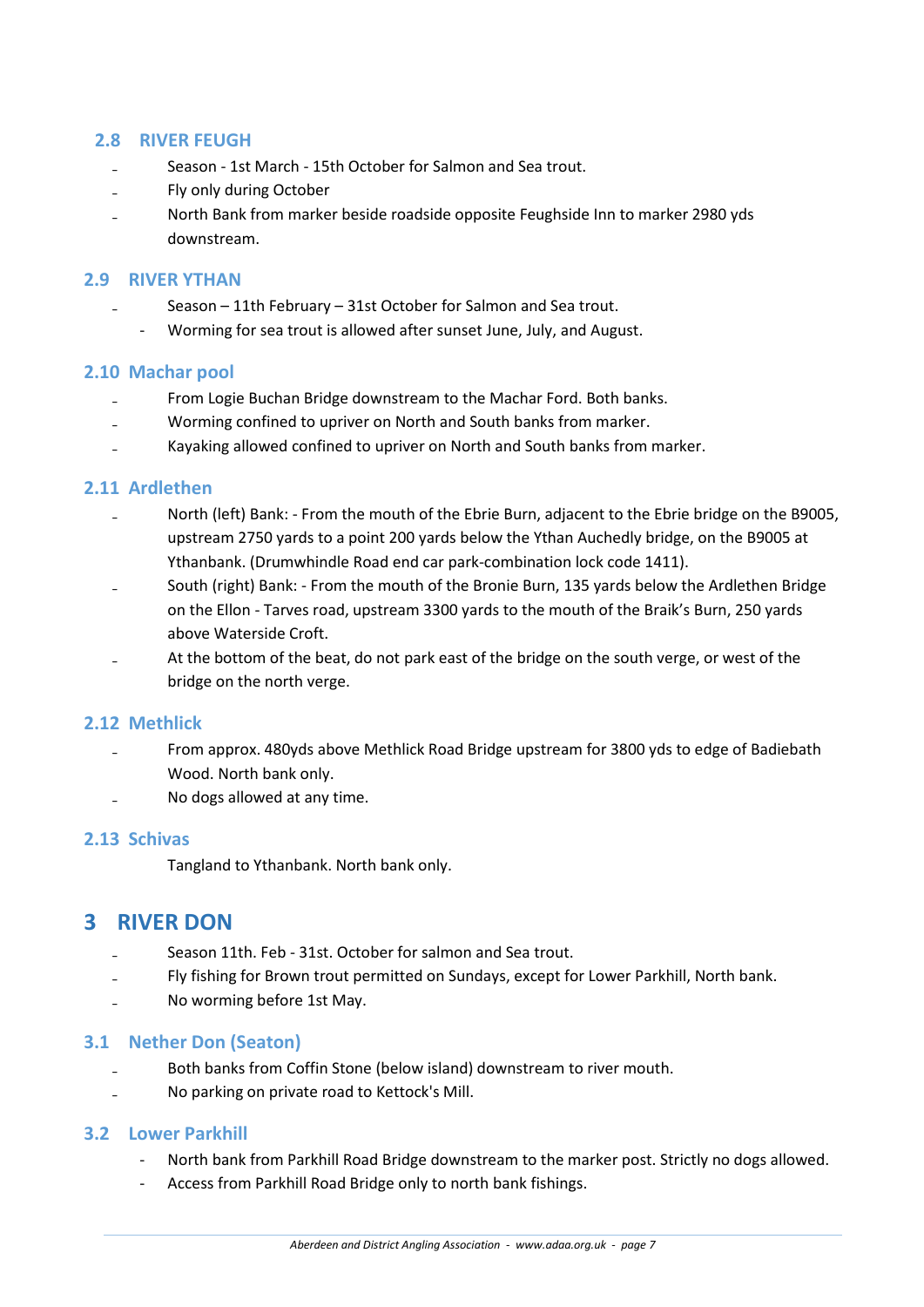- South bank from Parkhill Road Bridge downstream to the Farburn.
- ₋ Car-parking: near Asda and lay-by at Parkhill Bridge.
- No worming at any time.

#### **3.3 Upper Parkhill**

- ₋ North bank from Parkhill Bridge upstream to Head of Cockers pool.
- South bank from Parkhill Road Bridge upstream to the weir above cemetery car park.
- Car-parking: Lay-by at Road Bridge, Cockers and Cemetery car parks.
- ₋ Members vehicles must not be parked anywhere on the road to Mill O'Dyce farm.

#### **3.4 Lower Fintray**

- North bank from Logie Farm downstream to the walled garden halfway down Glebe pool.
- ₋ Car-parking: Manse Pool Car park off Cothal Lane.

#### **3.4.1 Rules for the Manse Pool**

- Only 8 rods on Manse pool are allowed. Pool is marked off in sections. Anglers must commence fishing at a marker and then proceed downstream to the bottom section of the pool taking a full 3ft step per cast.
- ₋ New arrivals can commence fishing at any vacant section but if taking a section below one already being fished must start at a point equivalent to that reached by the angler on the upstream section.
- ₋ No doubling back to an upstream section until the pool has been fished down to the end of the bottom section unless the pool is being lightly fished and all anglers fishing agree to an alternative arrangement.
- ₋ Only one angler per section. No angler to proceed into next section until it is vacant.
- ₋ No worming June, July and August

#### **3.5 Upper Fintray**

- North bank from Newmill Burn downstream for 2900 yds to marker post.
- Pedestrian access at Hatton of Fintray Road Bridge. Car parking behind Boat of Hatton farm as signposted.
- ₋ No dogs allowed at any time.

#### **3.6 Kemnay**

- South bank from Kemnay Bridge downstream for approximately 1.5 miles.
- No worming at any time.
- Consideration to be given to those fishing the other bank.

#### **3.7 Cruives fishings**

- South bank from 150 yards below Persley Bridge downstream to the boundary with the Nether Don beat at Seaton Park.
- ₋ North bank from Downiehill downstream to the Nether Don beat.

#### **3.7.1 Additional rules for the Snuffies & Benzies Pools**

₋ Only 3 rods at Snuffies downstream from marker stone at head of pool to the weir and 2 rods at Benzies from weir to the tail of the pool.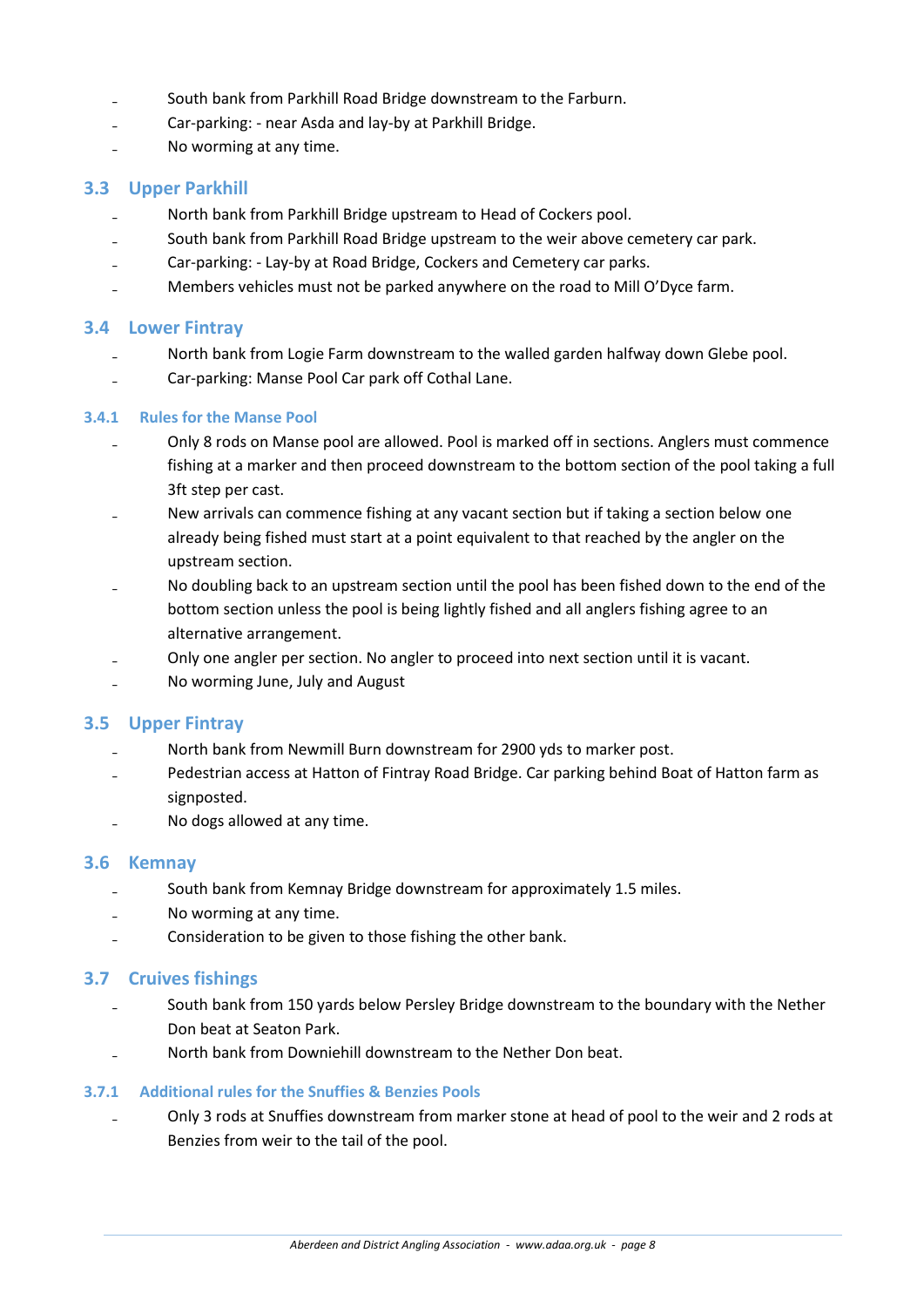- Sections are marked by black and yellow poles but if missing, anglers should be equally spaced apart, only 1 angler per section.
- Fly only after 1st June at Snuffies, unless water is above the official marker situated on stone at head of Snuffies Pool.
- Anglers must keep moving a full 3ft step per cast irrespective of method of fishing.
- ₋ No worming at any time.

### **3.8 Upper Stoneywood**

- South bank, from the bottom mark of the Lower Parkhill South beat at the Farburn, for % mile, ending at the upstream side of Stoneywood Mill Dyke
- ₋ Maximum of 2 rods per pool permitted.
- No Worming.

# **3.9 Lower Stoneywood**

South bank from pipe that crosses river above Persley Bridge downstream to start of Cruives beat. Access from Persley Walled Garden Car Park.

#### **3.10 Pitcaple**

- **Example 20 North bank from Kemnay Bridge upstream to marker.**
- No worming at any time.
- ₋ Consideration to be given to those fishing the other bank.

#### **3.11 Loch of Loirston**

- Season Rainbow Trout all year
	- No brown trout to be retained at any time.
- Maximum of 2 fish per day with an overall limit of 4 fish per week excluding fish caught during competitions.
- Any or all of the first 2 fish caught can be kept, thereafter mandatory catch and release using barbless or de-barbed hooks.
- Fly only except for juniors, Minors and Disabled Members who may worm. Disabled members must have written authorisation from the Secretary to fish with the worm (barbless or debarbed hook (s) only (pennel tackle permitted).
- For the period 1st Nov. to 1st March, worming permitted for all anglers (barbless or de-barbed hook (s) only (pennel tackle permitted).
- Sunday fishing permitted.
- Car-parking Lay-by at roadside (but consider parking on old section of road on east side of main road) and at Lochinch Farm.

#### **3.11.1 Float Tubing and Kayaks**

- Float tubing and kayaks are allowed at the loch.
- The Loch Convenor has the authority to stop their use at any time.
- Float tube anglers must supply and wear an approved life jacket.
- Any anglers using float tubes or kayaks do so at their own risk.
- Float tube and kayak anglers must keep themselves a minimum of 60 yards from any bank.
- Float tube and kayak anglers should be mindful of bank anglers when entering and leaving the water.
- No more than six float tube and kayak anglers allowed on the loch at any one time.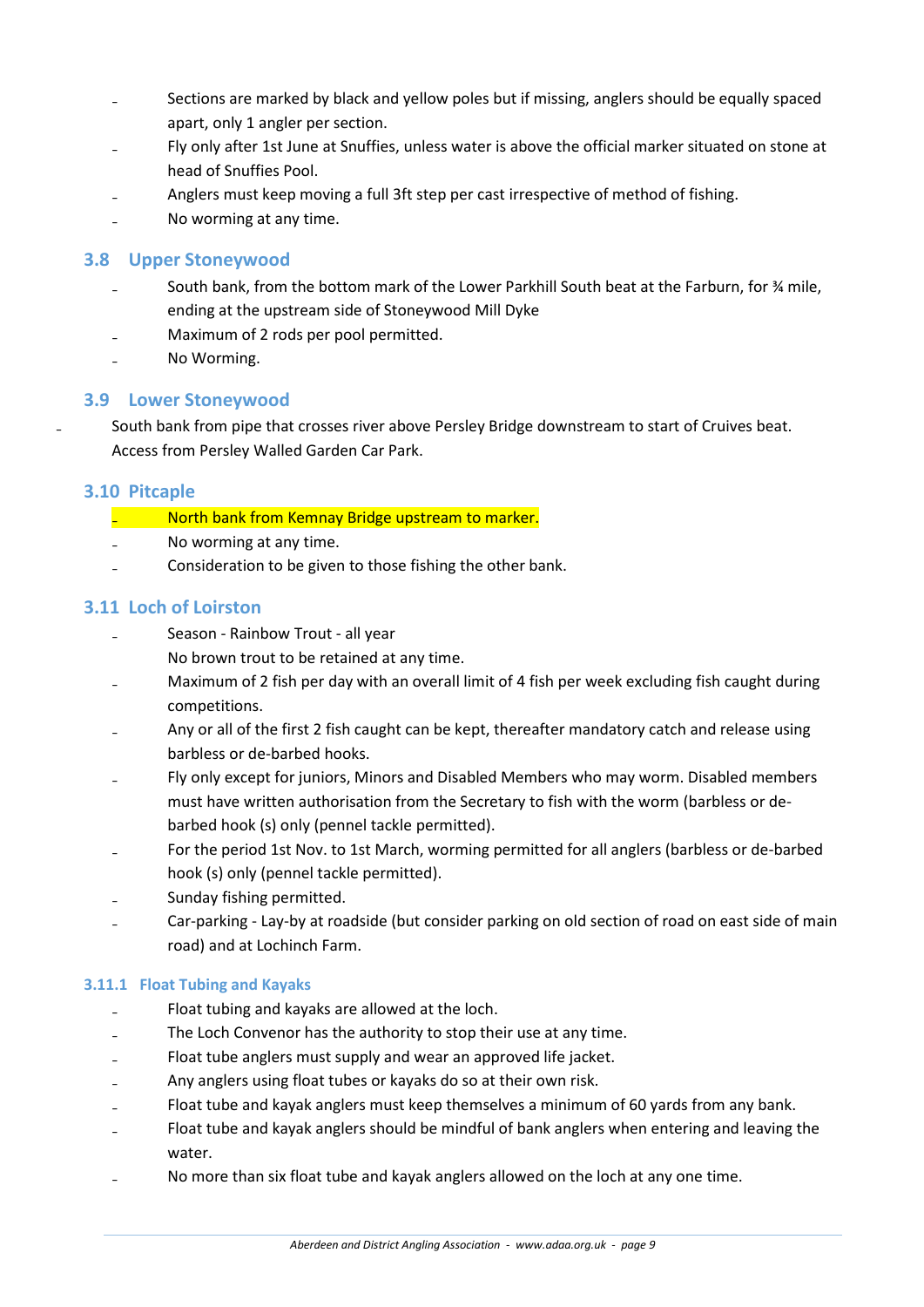No float tubes or kayaks allowed during competitions.

# **3.12 Millpond Trout Fishery**

- Season Rainbow Trout all year
- ₋ No brown trout to be retained at any time.
- Pre- booking a session is necessary via the online booking system. Booking conditions as detailed in the general rules on-line and in the diary.
- Maximum of up to 10 anglers in any one session. The fishery is marked into 13 sections each 16 metres apart.
- ₋ The fishery will be marked off in numbered sections. Anglers can start fishing from any vacant marker but must rotate by 4 numbers in a clockwise direction every half hour, on the stroke of the hour or half hour. This is to give everyone an equal chance to fish different areas of the fishery (there are hot spots). Only one member per section unless fishing with a junior member who requires assistance.
- Anglers can fish up to the half way points of the adjoining sections but no conflict with adjacent anglers. The angler to your right has priority.
- Catch and Release only unless a separate permit is purchased allowing a fish to be kept at an additional charge. The permit can be purchased via the adaa online shop at www.adaa.org.uk.
- Any fish over 2lb must be returned (Some larger fish are stocked for sport only).
- If keeping a fish is allowed, only the first fish caught may be kept unless it is over 2lb when it should be returned. No selecting of the fish to be kept. (reason there will be a mix of sizes so no selecting the bigger fish)
- Catch and release is encouraged.
- ₋ Fly fishing only. No spinning rods.
- ₋ No worming or bait fishing at any time for all anglers.
- ₋ Barbless or de-barbed hooks only.
- ₋ Minimum breaking strain of 6lb to be used.
- ₋ No wading (for safety reasons).
- ₋ No litter or used fishing line to be left lying around.
- Handle fish with care and return them to the water as quickly as possible. Preferably keep fish in net in water until released. Wet hands before handling fish.
- ₋ There is a hut available with an adjoining kitchen and toilet facilities (you need to provide your own toilet paper). If using the kitchen facilities, please provide your own supplies.
- When entering or leaving the site please keep speed down to 15mph or less.
- Park with care in the designated area. There may be some congestion at changeover between sessions so take care.
- No dogs allowed.
- All catches must in accordance with ADAA rules be reported on the online booking system. This is necessary to enable a check on stock levels so they can be maintained to allow for any fish killed.
- All fish caught and released must also be reported.

# **4 Exchange Permits**

Exchange permits (no charge) for Inverness Angling Club, Loch Achonachie Angling club, and Beauly Angling Club waters are available (details on ADAA website [www.adaa.org.uk\)](http://www.adaa.org.uk/) via emailing